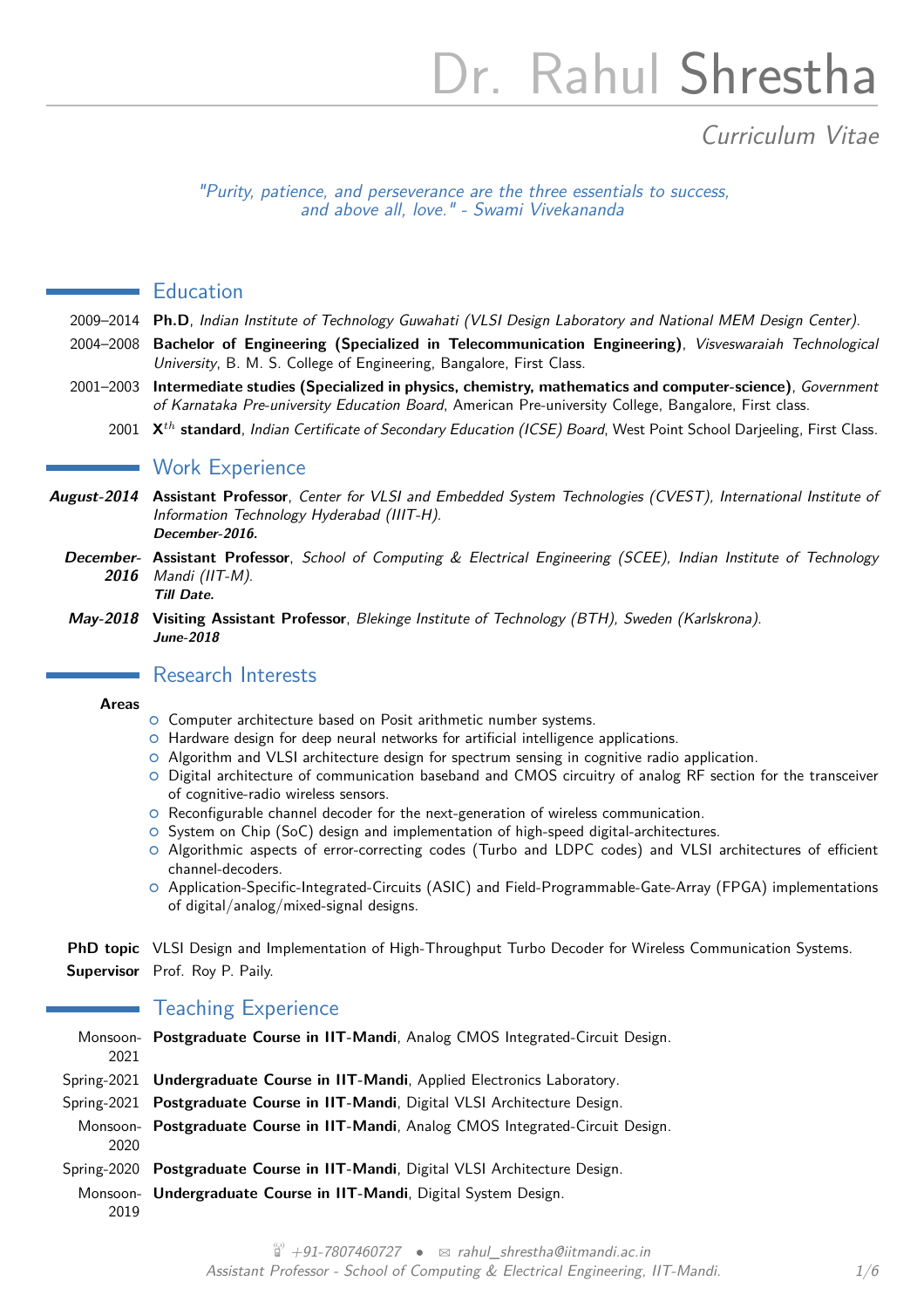| 2019             | Monsoon- Postgraduate Course in IIT-Mandi, Digital MOS-LSI Circuit Design.                                                                                                                                              |
|------------------|-------------------------------------------------------------------------------------------------------------------------------------------------------------------------------------------------------------------------|
| 2019             | Monsoon- Postgraduate Course in IIT-Mandi, CMOS Digital IC Design Practicum.                                                                                                                                            |
| Spring-2019      | Undergraduate Course in IIT-Mandi, Digital System Design Practicum.                                                                                                                                                     |
| Spring-2019      | Undergraduate Course in IIT-Mandi, Applied Electronics Laboratory.                                                                                                                                                      |
| 2018             | Monsoon- Postgraduate Course in IIT-Mandi, Digital MOS-LSI Circuit Design.                                                                                                                                              |
| 2018             | Monsoon- Postgraduate Course in IIT-Mandi, Digital VLSI Architecture Design.                                                                                                                                            |
|                  | Spring-2018 Postgraduate Course in IIT-Mandi, Digital MOS-LSI Circuit Design.                                                                                                                                           |
| 2017             | Monsoon- Postgraduate Course in IIT-Mandi, CMOS Digital IC Design Practicum.                                                                                                                                            |
| 2017             | Monsoon- Postgraduate Course in IIT-Mandi, Digital VLSI Architecture Design.                                                                                                                                            |
| Spring-2017      | Postgraduate Course in IIT-Mandi, Mixed Signal VLSI Design.                                                                                                                                                             |
| 2016             | Monsoon- Postgraduate Course in IIIT-Hyderabad, Analog Mixed Signal Design.                                                                                                                                             |
| 2016             | Monsoon- Undergraduate Course in IIIT-Hyderabad, Embedded Hardware Design.                                                                                                                                              |
|                  | Spring-2016 Postgraduate Course in IIIT-Hyderabad, Digital VLSI Architecture Design.                                                                                                                                    |
| Spring-2016      | Undergraduate Course in IIIT-Hyderabad, Basic Electronics Laboratory.                                                                                                                                                   |
| Spring-2016      | Undergraduate Course in IIIT-Hyderabad, Electronics Workshop - II.                                                                                                                                                      |
| 2015             | Monsoon- Postgraduate Course in IIIT-Hyderabad, Analog Mixed Signal Design.                                                                                                                                             |
| Monsoon-<br>2015 | Undergraduate Course in IIIT-Hyderabad, Embedded Hardware Design.                                                                                                                                                       |
|                  | Spring-2015 Postgraduate Course in IIIT-Hyderabad, Digital VLSI Architecture Design.                                                                                                                                    |
| Spring-2015      | Undergraduate Laboratory in IIIT-Hyderabad, Electronics & Communication Laboratory.                                                                                                                                     |
|                  | 2012 Laboratory, Worked as teaching assistant of digital IC design lab and electronics circuit design lab for M. Tech<br>VLSI and B. Tech courses, respectively, in the Indian Institute of Technology Guwahati (IITG). |
|                  | 2011 Laboratory, Worked as teaching assistant of VLSI system design lab and analog circuit design lab for M. Tech<br>VLSI course in the Indian Institute of Technology Guwahati (IITG).                                 |

2010 **Tutorial**, Conducted tutorial classes for electrical network analysis, basic electronics and electrical instrumentation courses for the first year B. Tech Students in the Indian Institute of Technology Guwahati (IITG).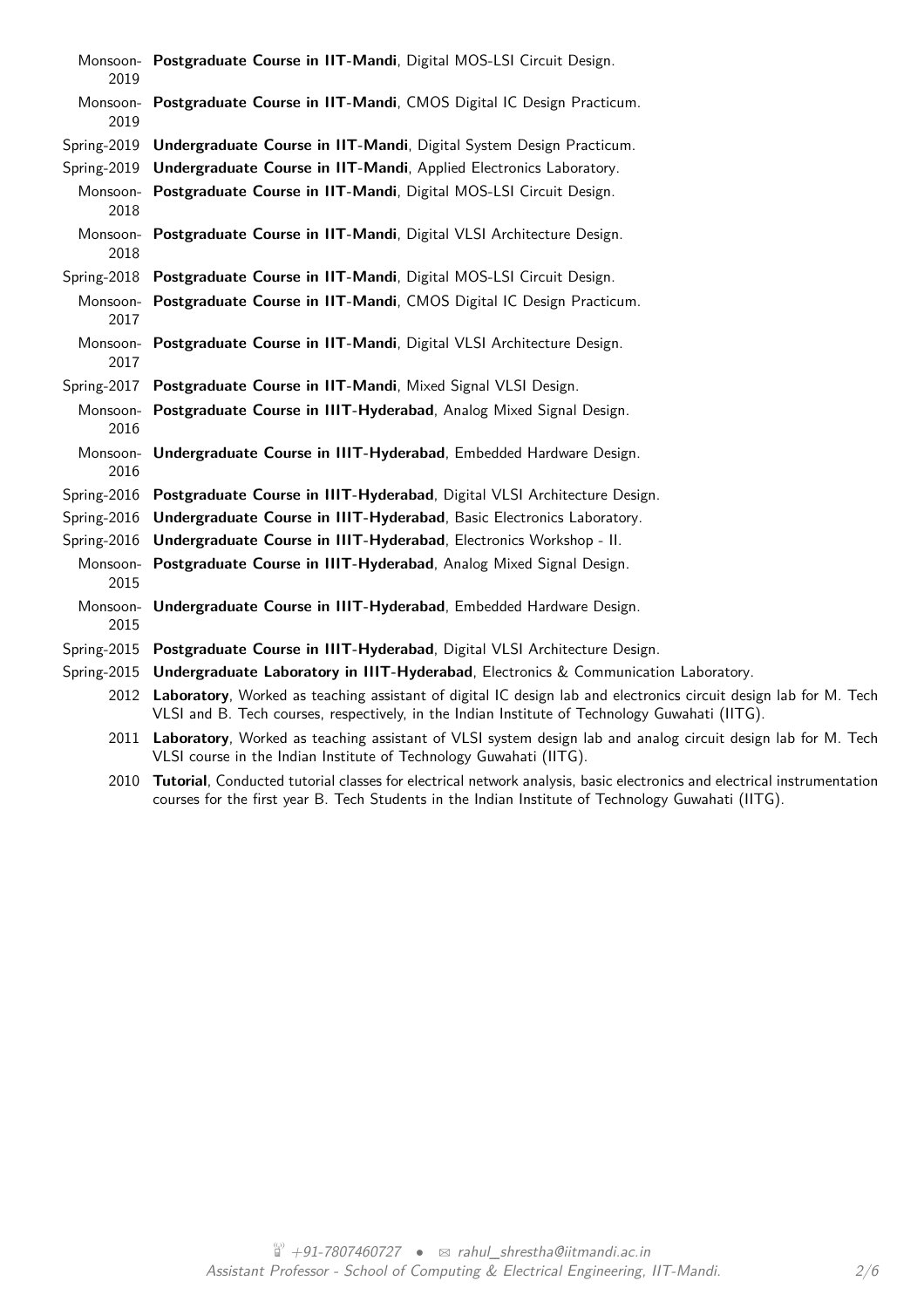#### **Publications**

#### Peer Reviewed Journals

- { Rohit B. Chaurasiya and **Rahul Shrestha**, "Hardware-Efficient VLSI-Architecture and ASIC-Implementation of GRCR based Cooperative Spectrum Sensor for Cognitive-Radio Network," **IEEE Transactions on Very Large Scale Integration (VLSI) Systems**, Available Online in Early Acess (DOI: 10.1109/TVLSI.2021.3114859), October-2021.
- { Anuj Verma and **Rahul Shrestha**, "Hardware-Efficient and High-Throughput LLRC Segregation Based Binary QC-LDPC Decoding Algorithm and Architecture," **IEEE Transactions on Circuits and Systems II: Express Briefs**, Volume: 68, Issue: 8, pp. 2835-2839, August-2021.
- { Rohit B. Chaurasiya and **Rahul Shrestha**, "Area-Efficient and Scalable Data-Fusion based Cooperative Spectrum Sensor for Cognitive Radio," **IEEE Transactions on Circuits and Systems II: Express Briefs**, Volume: 68, Issue: 4, pp. 1198-1202, April-2021.
- { Rohit B. Chaurasiya and **Rahul Shrestha**, "A New Hardware-Efficient Spectrum-Sensor VLSI-Architecture for Data Fusion based Cooperative Cognitive-Radio Network," **IEEE Transactions on Very Large Scale Integration (VLSI) Systems**, Volume: 29, Issue: 4, pp. 760-773, February-2021.
- { **Rahul Shrestha**, "A Multiple-Radix MAP-Decoder Microarchitecture and its ASIC Implementation for Energy-Efficient and Variable-Throughput Applications," **IEEE Transactions on Very Large Scale Integration (VLSI) Systems**, Volume: 29, Issue: 1, pp. 65-75, January-2021.
- { Rohit B. Chaurasiya and **Rahul Shrestha**, "Fast Sensing-Time and Hardware-Efficient Eigenvalue based Blind Spectrum Sensors for Cognitive Radio Network," **IEEE Transactions on Circuits and Systems I: Regular Papers**, Volume: 67, Issue: 4, pp. 1296-1308, April-2020.
- { Rohit B. Chaurasiya and **Rahul Shrestha**, "Hardware-Efficient and Fast Sensing-Time Maximum-Minimum-Eigenvalue based Spectrum Sensor for Cognitive Radio Network," **IEEE Transactions on Circuits and Systems I: Regular Papers**, Volume: 66, Issue: 11, pp. 4448-4461, November-2019.
- { **Rahul Shrestha** and Abhijit Sahoo, "High-Speed and Hardware-Efficient Successive Cancelation Polar-Decoder," **IEEE Transactions on Circuits and Systems II: Express Briefs**, Volume: 66, Issue: 7, pp. 1144–1148, October-2019.
- { Mahesh S. Murty and **Rahul Shrestha**, "Reconfigurable and Memory-Efficient Cyclostationary Spectrum Sensor for Cognitive-Radio Wireless Networks," **IEEE Transactions on Circuits and Systems II: Express Briefs**, Volume: 65, Issue: 8, pp. 1039–1043, August-2018.
- { Mahesh S. Murty and **Rahul Shrestha**, "Hardware Implementation and VLSI Design of Spectrum Sensor for Next-Generation LTE-A Cognitive-Radio Wireless-Network," **IET Circuits, Devices and Systems**, Volume: 12, Issue: 5, pp. 542–550, August-2018.
- { Naman Govil, **Rahul Shrestha** and Shubhajit Roy Chowdhury, "PGMA: An Algorithmic Approach for Multiobjective Hardware Software Partitioning," **Journal of Microprocessors and Microsystems: Embedded Hardware Design (MICPRO) - Elsevier**, Volume: 54, pp. 83–96, October-2017.
- { **Rahul Shrestha** and Roy Paily, "Memory-Reduced Maximum-A-Posteriori-Probability Decoding for High-Throughput Parallel-Turbo Decoders," **Journal of Circuits, Systems, and Signal Processing**, Volume: 35, Issue: 8, pp. 2832–2854, August-2016.
- { Vijaya Kumar K, **Rahul Shrestha** and Roy Paily, "Multi-Standard High-Throughput and Low-Power QC-LDPC Decoder for WiMAX and WiFi Standards," **IET Circuits, Devices and Systems**, Volume: 10, Issue: 2, pp. 111–120, March-2016.
- { **Rahul Shrestha** and Roy Paily, "VLSI Design and Hardware Implementation of High-Speed Energy-Efficient Logarithmic-MAP Decoder," **Journal of Low Power Electronics**, Volume: 11, Issue: 3, pp. 406–412, September-2015.
- { Sachin Kumawat, **Rahul Shrestha**, Nikunj Daga and Roy Paily, "High-Throughput LDPC-Decoder Architecture Using Efficient Comparison Techniques and Dynamic Multi-Frame Processing Schedule," **IEEE Transactions on Circuits and Systems I: Regular Papers**, Volume: 62, Issue: 5, pp. 1421–1430, May-2015.
- { **Rahul Shrestha** and Roy Paily, "High-Throughput Turbo Decoder with Parallel Architecture for LTE Wireless Communication Standards," **IEEE Transactions on Circuits and Systems I: Regular Papers**, Volume: 61, Issue: 9, pp. 2699–2710, September-2014.
- { **Rahul Shrestha** and Roy Paily, "Comparative Study of Simplified MAP Algorithms and an Implementation of Non-Parallel-Radix-2 Turbo Decoder," **Journal of Signal Processing Systems**, Volume: 81, Issue: 2, pp. 305–320 , September-2014.
- { **Rahul Shrestha** and Roy Paily, "Performance and Throughput Analysis of Turbo Decoder for the Physical Layer of Digital-Video-Broadcasting-Satellite-Services-to-Handhelds (DVB-SH) Standard," **IET Communications**, Volume: 7, Issue: 12, pp. 1211–1220, 2013.
- { **Rahul Shrestha** and Roy Paily, "Design and Implementation of a Linear Feedback Shift Register Interleaver for Turbo Decoding," **Springer Berlin/Heidelberg Lecture Notes in Computer Science**, Volume: 7373, pp. 30–39, 2012.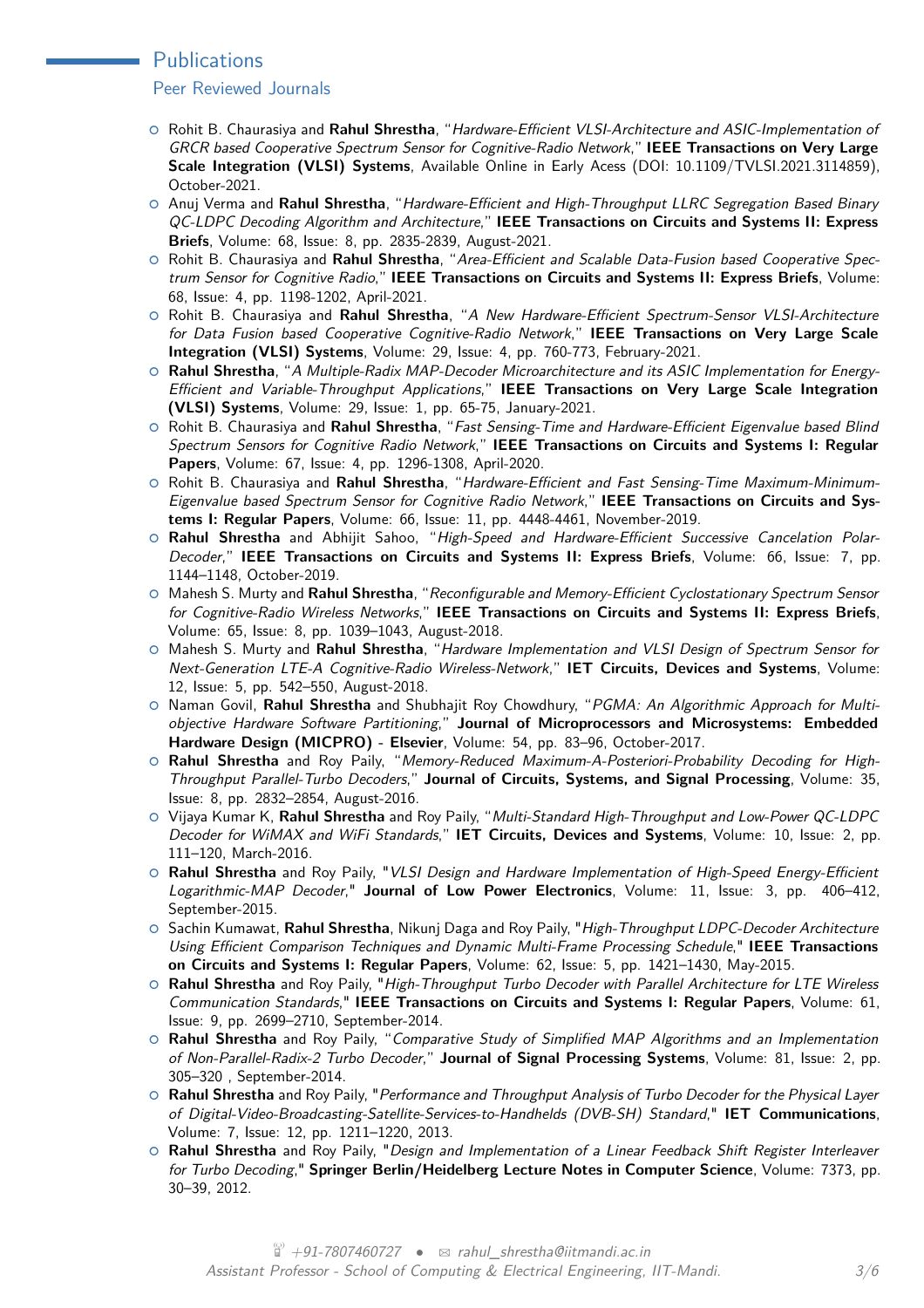#### International Conferences

- { Rohit B. Chaurasiya and **Rahul Shrestha**, "Hardware-Efficient ASIC Implementation of Eigenvalue Based Spectrum Sensor Reconfigurable-Architecture for Cooperative Cognitive-Radio Network," **IEEE International Symposium on Circuits and Systems (ISCAS)**, pp. 1-5, May-2021.
- { Anuj Verma and **Rahul Shrestha**, "A New VLSI Architecture of Next-Generation QC-LDPC Decoder for 5G New-Radio Wireless-Communication Standard," **IEEE International Symposium on Circuits and Systems (ISCAS)**, pp. 1-5, October-2020.
- { **Rahul Shrestha** and Shubham Telgote, "A Short Sensing-Time Cyclostationary Feature Detection Based Spectrum Sensor for Cognitive Radio Network," **IEEE International Symposium on Circuits and Systems (ISCAS)**, pp. 1-5, October-2020.
- { Anuj Verma and **Rahul Shrestha**, "A New Partially-Parallel VLSI-Architecture of Quasi-Cyclic LDPC Decoder for 5G New-Radio," **33rd IEEE International Conference on VLSI Design and 19th International Conference on Embedded Systems (VLSID)**, pp. 1-5, January-2020.
- { Rohit B. Chaurasiya and **Rahul Shrestha**, "Hardware-Efficient and Low Sensing-Time VLSI-Architecture of MED based Spectrum Sensor for Cognitive Radio," **IEEE International Symposium on Circuits and Systems (ISCAS)**, pp. 1-5, May-2019, Japan (Sapporo).
- **<sup>O</sup> Rahul Shrestha**, Pooja Bansal and Srikant Srinivasan, "High-Throughput and High-Speed Polar-Decoder VLSI-Architecture for 5G New Radio," **32nd IEEE International Conference on VLSI Design and 18th International Conference on Embedded Systems (VLSID)**, pp. 329-334, January-2019.
- { **Rahul Shrestha** and Ashutosh Sharma, "VLSI-Architecture of Radix-2/4/8 SISO Decoder for Turbo Decoding at Multiple Data-rates," **26th IFIP/IEEE International Conference on Very Large Scale Integration (VLSI-SoC)**, pp. 131-136, October-2018, Italy (Verona).
- { Rohit Chaurasiya, John Gustafson, **Rahul Shrestha**, Jonathan Neudorfer, Sangeeth Nambiar, Kaustav Niyogi, Farhad Merchant and Rainer Leupers, "Parameterized Posit Arithmetic Hardware Generator," **36th IEEE International Conference on Computer Design (ICCD)**, USA (Orlando, Florida), October-2018, In Press.
- { Sweeta Ghosh, Vikram Thakur, **Rahul Shrestha**, Vinayak Hande and Shubhajit Roy Chowdhury, "Design and Simulation of Low Cost and Low Magnetic Field MRI System," **12th International Conference on Sensor Technologies and Applications (SENSORCOMM)**, Italy (Venice), September-2018, In Press.
- { **Rahul Shrestha** and Ashutosh Sharma, "Reconfigurable VLSI-Architecture of Multi-Radix Maximum-A-Posteriori Decoder for New Generation of Wireless Devices," **22nd IEEE International Symposium on VLSI Design and Test (VDAT)**, June-2018, In Press.
- { Mahesh S. Murty and **Rahul Shrestha**, "Hardware-Efficient and Wide-Band Frequency-Domain Energy Detector for Cognitive-Radio Wireless Network," **31st IEEE International Conference on VLSI Design and the 17th International Conference on Embedded Systems (VLSID)**, pp. 277-282, January-2018.
- { Dinesh Kumar B., Sumit Pandey, Puneet Arora and **Rahul Shrestha**, "A Self-Bandwidth Switching & Area-Efficient PLL Using Multiplexer-Controlled Frequency Selector," **7th IEEE International Symposium on Embedded Computing and System Design (ISED)**, pp. 1-5, December-2017.
- { Rahul Kurzekar, Hardik Arora and **Rahul Shrestha**, "Embedded Hardware Prototype for Gas Detection and Monitoring System in Android Mobile Platform," **3rd IEEE International Symposium on Nanoelectronic and Information Systems (iNIS)**, pp. 6-10, December-2017.
- { Sumanth Gudaparthi and **Rahul Shrestha**, "Energy-Efficient VLSI Architecture & Implementation of Bi-Modal Multi-Banked Register-File Organization," **21st IEEE International Symposium on VLSI Design and Test (VDAT)**, pp. 299-312, December-2017.
- { Naman Govil, **Rahul Shrestha** and Shubhajit Roy Chowdhury, "A New Multi-Objective Hardware-Software-Partitioning Algorithmic Approach for High Speed Applications," **21st IEEE International Symposium on VLSI Design and Test (VDAT)**, pp. 62-68, December-2017.
- { **Rahul Shrestha**, "High-Speed and Low-Power VLSI-Architecture for Inexact Speculative Adder," **IEEE International Symposium on VLSI Design, Automation and Test (VLSI-DAT)**, pp. 1-4, April-2017, Hsinchu, Taiwan.
- { Enna Sachdeva, Pratik Porwal, Nalini Vidyulatha and **Rahul Shrestha**, "Design of Low power VLSI-Architecture and ASIC Implementation of Fuzzy Logic based Automatic Car-Parking System," **13th International IEEE India Conference (INDICON)**, pp. 1-6, December-2016.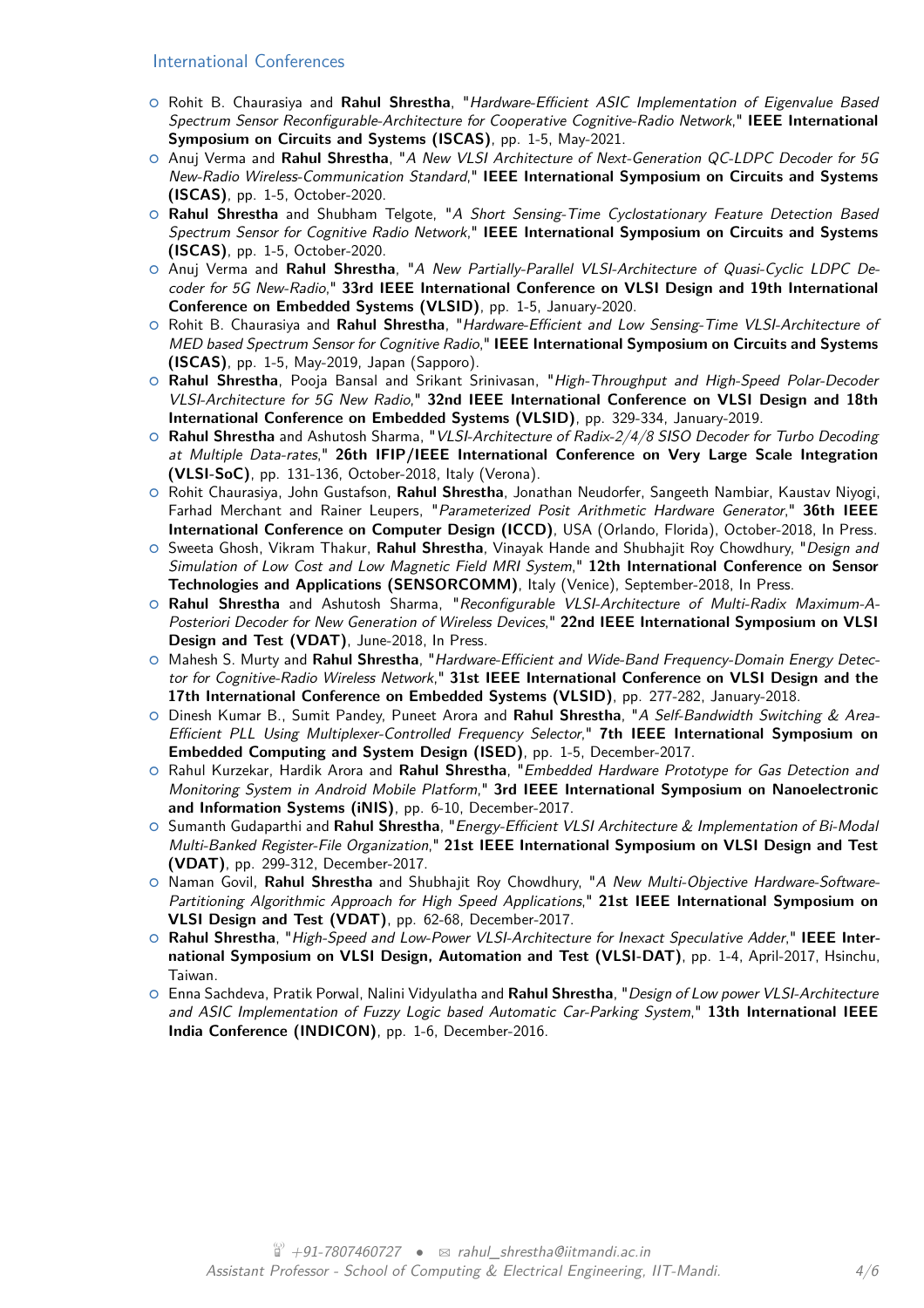- { Soumitr Sanjay Dubey, **Rahul Shrestha** and Shubhajit Roy Chowdhury, "A Novel Architecture for Computing Eigenvalues of Matrix for High Speed Applications," **13th International IEEE India Conference (INDICON)**, pp. 1-5, December-2016.
- { Lalit Kumar, Deepak Kumar Mittal and **Rahul Shrestha**, "VLSI-Design and FPGA-Implementation of GMSK-Demodulator Architecture Using CORDIC Engine for Low-Power Application," **13th International IEEE India Conference (INDICON)**, pp. 1-6, December-2016 (Best Poster Awarded).
- { Gayatri Nair, Swathi Ramasahayam, **Rahul Shrestha** and Shubajit Roy Chowdhury, "Non-Invasive Estimation of Blood Parameters from Composite Signal Using Near Infrared Spectroscopy Coupled with Independent Component Analysis," **38th Annual International Conference of the IEEE Engineering in Medicine and Biology Society (EMBC)**, August-2016, Orlando, USA.
- { Mahesh S. Murty and **Rahul Shrestha**, "VLSI Architecture for Cyclostationary Feature Detection based Spectrum Sensing for Cognitive-Radio Wireless Networks and Its ASIC Implementation," **IEEE Computer Society Annual Symposium on VLSI (ISVLSI)**, pp. 69-74, July-2016, Pittsburgh, USA.
- { **Rahul Shrestha**, Vinay Swargam and Mahesh S. Murty, "Cognitive-Radio Wireless-Sensor Based on Energy Detection with Improved Accuracy: Performance and Hardware Perspectives," **20th IEEE International Symposium on VLSI Design and Test (VDAT)**, Accepted & Presented, May-2016.
- { **Rahul Shrestha** and Utkarsh Rastogi, "Design and Implementation of Area-Efficient and Low-Power Configurable Booth-Multiplier," **29th IEEE International Conference on VLSI Design and the 15th International Conference on Embedded Systems (VLSID)**, pp. 599-600, January-2016.
- { **Rahul Shrestha** and Roy Paily, "Hardware Implementation and Testing of Log-MAPP Decoder Based on Novel Un-Grouped Sliding-Window Technique," **IEEE 5th International Symposium on Electronics System Design (ISED)**, pp. 171 - 175, 2014 (Best Paper Awarded).
- { Vijaya Kumar K, **Rahul Shrestha** and Roy Paily, "Design and Implementation of Multi-Rate LDPC Decoder for IEEE 802.16e Wireless Standard," **IEEE International Conference on Green Computing, Communication and Electrical Engineering (ICGCCEE)**, pp. 1 - 5, 2014.
- { **Rahul Shrestha** and Roy Paily, "System Level Hardware Testing of a High Speed MAP Decoder Implemented on FPGA," **IEEE International Conference on Signal Processing, Computing and Control (ISPCC)**, pp. 1 - 6, 2013.
- **O Rahul Shrestha** and Roy Paily, "A Novel State Metric Normalization Technique for High-Throughput Maximum-a-Posteriori-Probability Decoder," **IEEE International Conference on Advances in Computing, Communications and Informatics (ICACCI)**, pp. 903 - 907, 2013.
- **O Rahul Shrestha** and Roy Paily, "Design and Implementation of a High Speed MAP Decoder Architecture for Turbo Decoding," **26th IEEE International Conference on VLSI Design and the 12th International Conference on Embedded Systems (VLSID)**, pp. 86 - 91, 2013.
- { **Rahul Shrestha** and Roy Paily, "Design and Data Width Requirement for Fixed Point Turbo Decoders Based on Modified MAP algorithm," **IEEE International Conference on Signal Processing and Communications (SPCOM)**, pp. 1 - 5, 2012.
- { **Rahul Shrestha** and Roy Paily, "Hardware Implementation of Max-Log-MAP Algorithm Based on Maclaurin Series for Turbo Decoder," **IEEE International Conference on Communications and Signal Processing (ICCSP)**, pp. 509 - 511, 2011.

#### Awards and Honors

- 2021 **Awarded with "Teaching Honour Roll Award" for consistent teaching performance that is highly appreciated by the student community**, Indian Institute of Technology (IIT) Mandi, Received this award from the Chief Minister of Himachal Pradesh, Shri Jai Ram Thakur.
- 2020 **Elevated to Senior Member**, IEEE, USA.
- 2015 **Start-up Research Grants for Young Scientists**, Granted by Department of Science and Technology (DST) Government of India, for the project entitled "ASIC Chip-Tapeout of Reconfigurable Multiple Radix Parallel-Turbo Decoder for Next-Generation Wireless-Communication Systems".
- 2014 **Winner**, of the Design Contest in 27th IEEE International Conference on VLSI Design and the 13th International Conference on Embedded Systems, for the work entitled "Hardware Implementation and Testing of LMAPP Decoder for High-Throughput Applications", held at the Indian Institute of Technology Bombay (IITB).
- 2012 **Reviewer**, "IEEE Transactions on Circuits and Systems I", "IEEE Transactions on Circuits and Systems II", "IEEE Transactions on VLSI Systems", "Integration, the VLSI Journals", "IET Circuits, Devices and Systems" and "IET Communications".
- 2012 **Membership**, Full member of IEEE technical society.
- 2011 **Fellowship at VLSID-2011**, Awarded fellowship by Indian Institute of Technology Madras to attain the tutorials and workshops at IEEE VLSID-2011 conference.